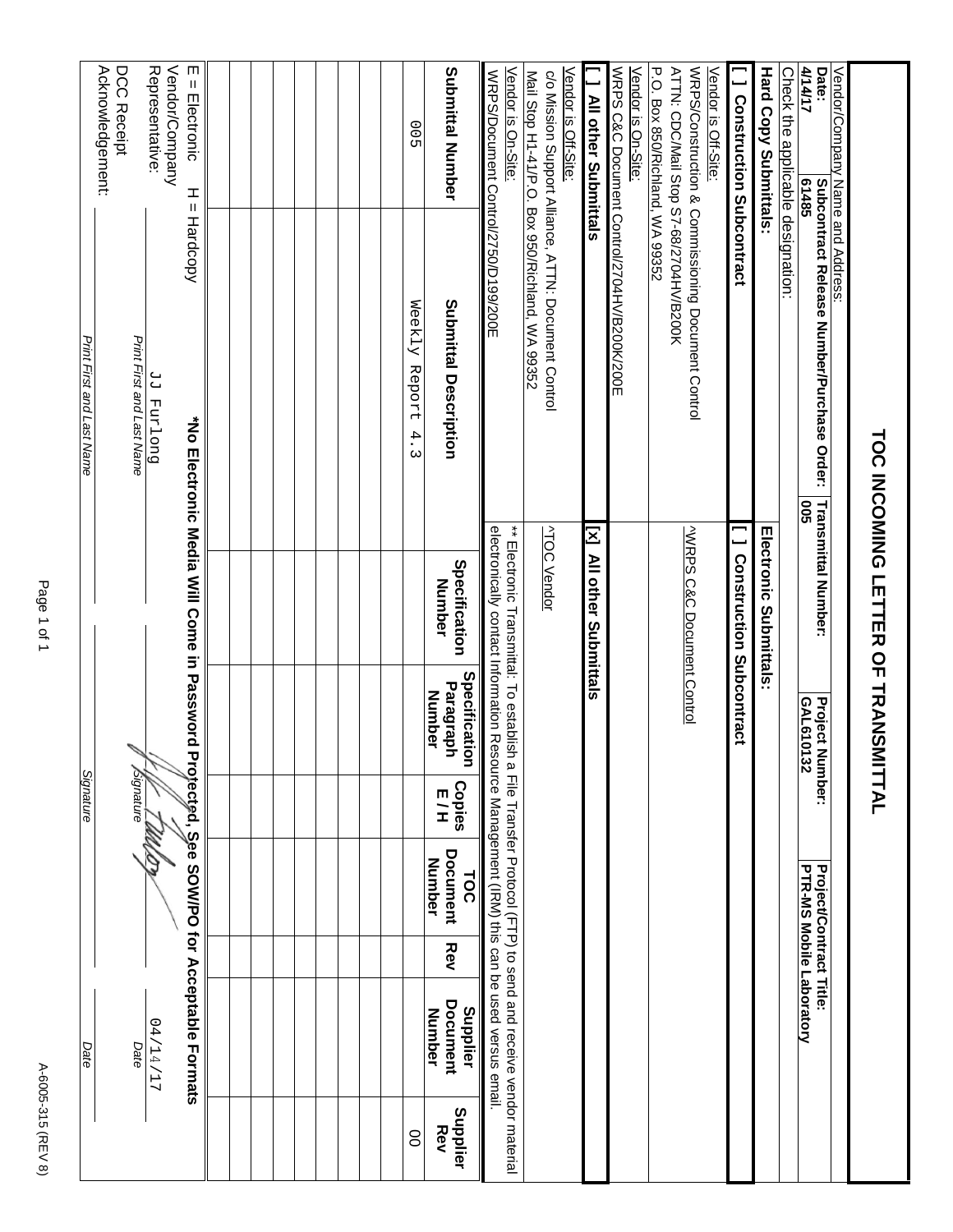

## **WEEK 4.3 REPORT – Li-Cor Calibration**

### **March 29th, 2017**

#### **Summary**

On March 29th, the Mobile Lab was used at Columbia Basin Analytical Laboratories (CBAL) from 7:45 AM to 3:30 PM. Some troubleshooting work was performed on the sample preparation interface. Also, preliminary experiments for the binary comparison of compounds were performed.

During this time the Li-Cor  $CO<sub>2</sub>$  Analyzer underwent two calibration verifications (CVs) at a concentration of 1008 ppm. Both were within the 15 percent range indicated by the 2017 Test Plan until enough data points have been collected to establish a statistical limit based on control charting. This check was conducted with and without a digital flow meter. The data from these checks indicate that more accurate and precise data is collected without the flow meter. With the meter in line with the analyzer the CV resulted in a value of 1010.6 ppm with a standard deviation of 4.0 ppm. With the meter removed from the line the result of the CV was 1008.2 ppm with a standard deviation of 0.7 ppm. The purpose of the flow meter in this CV system is only to ensure optimum flow rate to the Li-Cor  $CO<sub>2</sub>$  Analyzer. It can be removed from the CV system after the flow rate has been established without impacting the analysis. No zero air checks were performed on this day.

Also, some compounds were analyzed via Gas Chromatography-Mass Spectrometry (GC-MS) as preliminary activities for building a relative retention time library started on March  $31^{st}$ .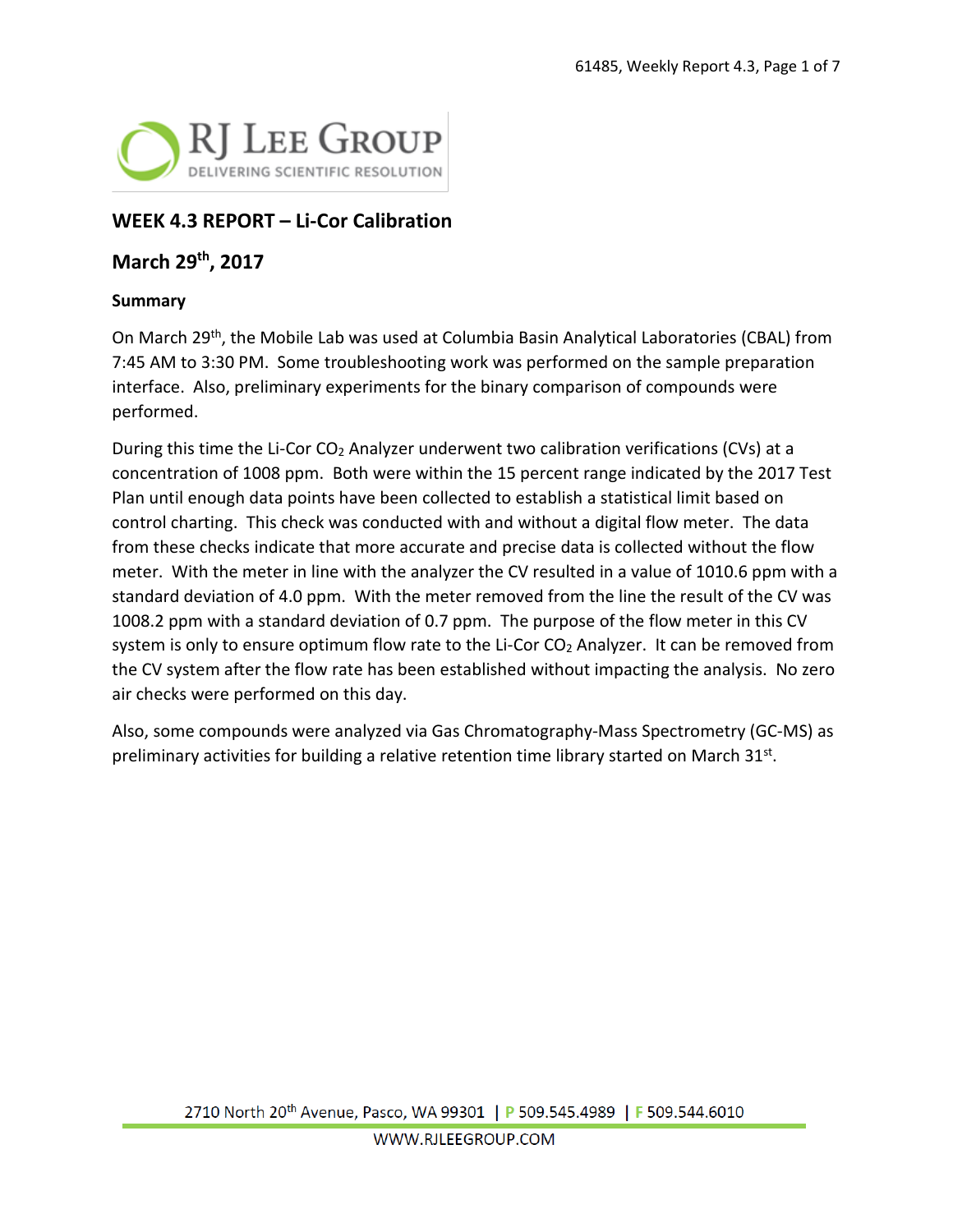# **WEEK 4.3 REPORT – Preliminary Picarro Calibration Check**

## **March 30th, 2017**

### **Summary**

On March 30<sup>th</sup>, the Mobile Lab was used at CBAL from 8:00 AM to 4:30 PM. During this time the Li-Cor CO2 Analyzer underwent a 1008 ppm CV. The result was 1007.9 ppm which was within the administrative accuracy limit of  $+/-$  15 percent. No zero air check was performed on this day.

Also, some preliminary calibration activities were performed on the Picarro NH3 Analyzer. A CV conducted at 9.887 ppm fell outside of the temporary 15 percent range indicated in the 2017 Test Plan, which indicated that a calibration needed to be performed. Work with the Picarro indicated response time of several seconds to changes in concentration, although stabilization of each signal could take 3 to 4 minutes. Zero air checks that took over 30 minutes indicated that the instrument requires much time to recover from high ammonia concentrations.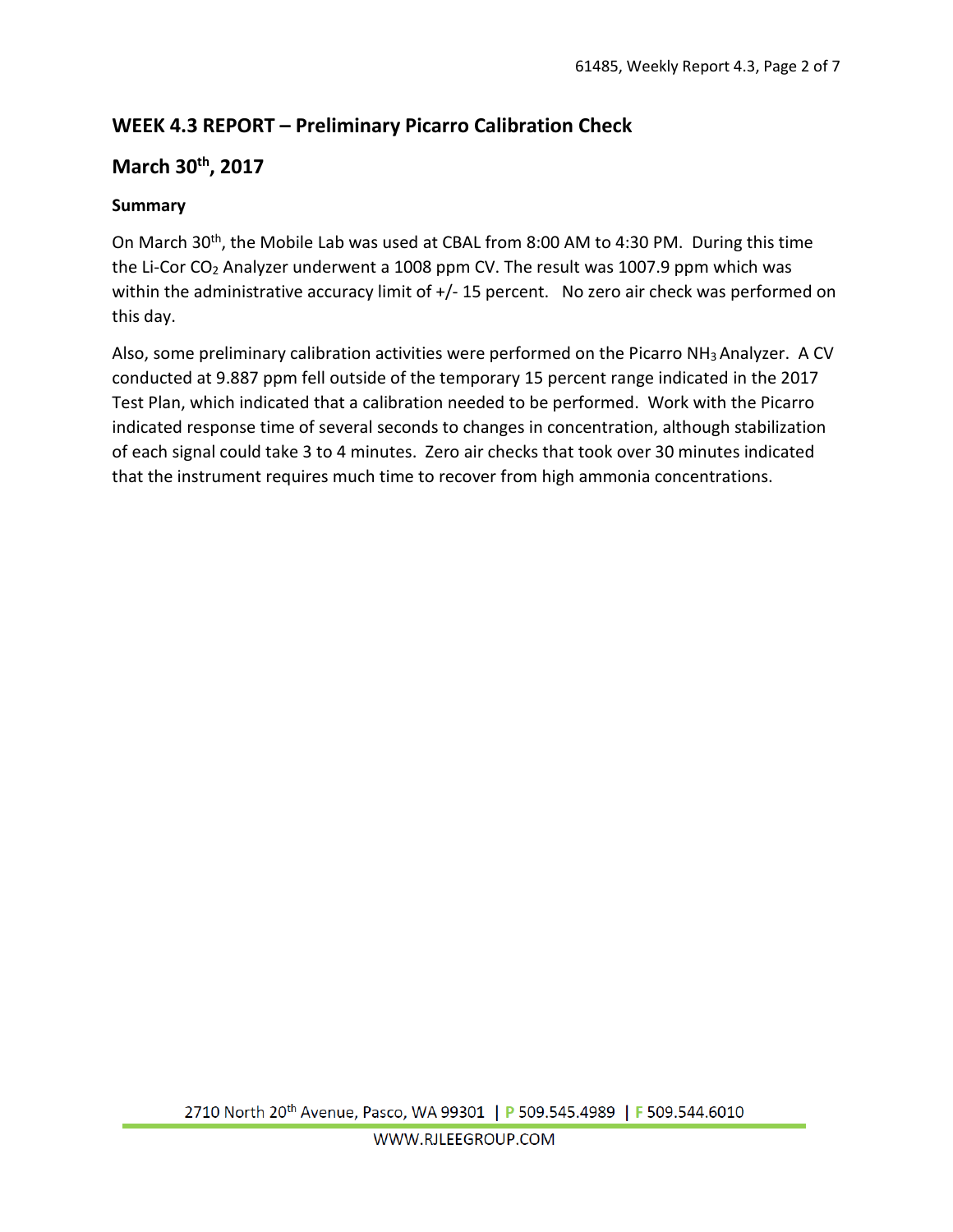# **WEEK 4.3 REPORT – GC-MS Preparation**

### **March 31st, 2017**

#### **Summary**

On March 31st, the Mobile Lab was used at CBAL from 8:00 AM to 2:30 PM. During this time a preliminary calibration was run on the Picarro NH3 Analyzer from 0 to 29.7 ppm. This calibration was later found to be unacceptable because a subsequent CV did not pass

Additionally, the GC-MS was used to identify retention times relative to benzene and 4 bromofluorobenzene for many compounds. These included toluene, methylvinylketone, 2,3 dihydrofuran, methyl acrylate, furan, methyl acetate, butyl acetate, ethyl acetate, cyclopentane, isoprene, 2,5-dihydrofuran, cyclohexane, 2-n-heptylfuran, heptanenitrile, valeronitrile, 2-methylfuran, 2 hexanone, tert-nitrobutane, 2-ethyl-2-hexenal, butyronitrile, 2 pentylfuran, ethanol, m-xylene, 1,2,3-trimethylbenzene, styrene, acetonitrile, ethyl acrylate, tetrachloroethylene, pyridine, 3-hexanone, 2-octanone, p-xylene, 2,2-dimethoxypropanone, 2 pentanone, and 2,4-lutidine. These activities will continue as scheduling allows. A table displaying the results of the data collected is included in Appendix A at the end of this report.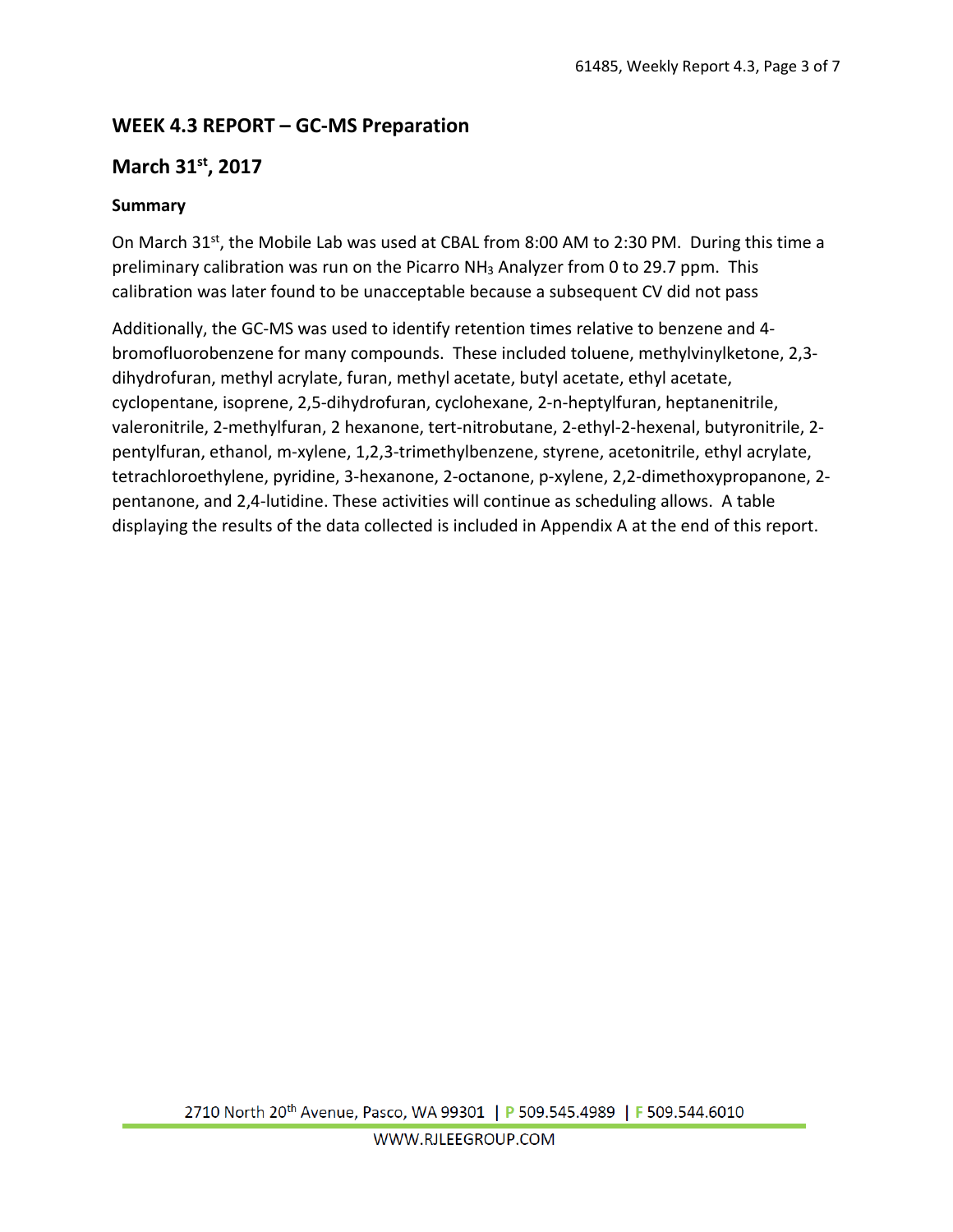# **WEEK 4.3 REPORT – Picarro Calibration**

## **April 3rd, 2017**

#### **Summary**

On April 3<sup>rd</sup>, the Mobile Lab was used at CBAL from 8:00 AM to 3:00 PM. During this time a calibration was performed on the Picarro NH3 Analyzer. The Picarro was recalibrated because a midrange CV did not pass. The calibration was performed from 0 to 29.7 ppm and 6 CVs were performed at various concentrations. The midrange CV of 4.94 ppm did not pass indicating that another calibration would need to be performed to improve the slope of the calibration curve. Furthermore, it was conducted with the Liquid Calibration Unit which was tagged out of service for calibration. Subsequent CVs could not be performed using the same system.

A CV was also performed on the Li-Cor CO<sub>2</sub> analyzer at 1008 ppm. The Li-Cor passed this CV with 1014 which is within administrative accuracy limit of  $+/-$  15 percent . No zero air check was performed. Work was done to prepare the mobile lab to return to the field including securing items and adjusting insulation.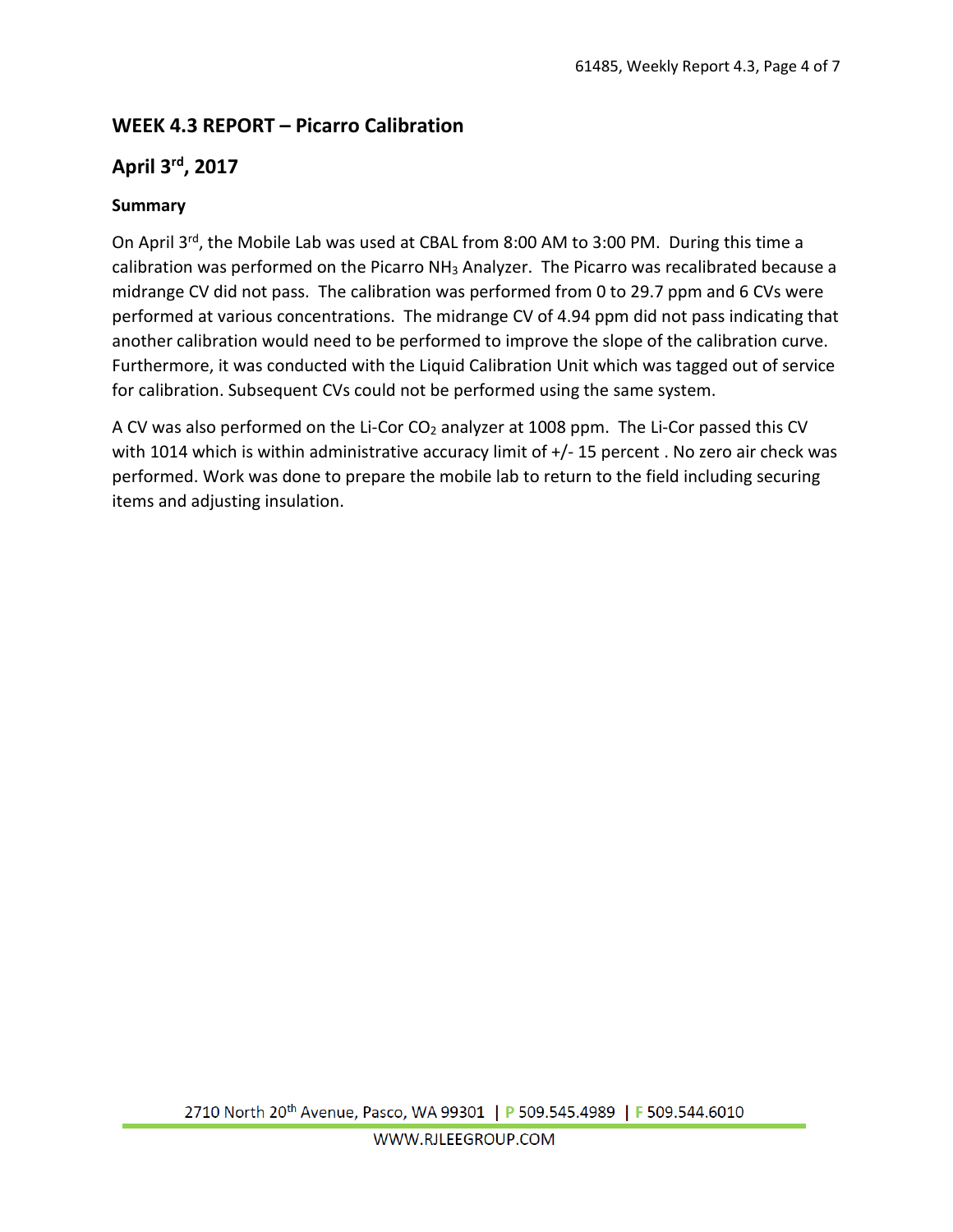# **WEEK 4.3 REPORT – Picarro Calibration**

## **April 4th, 2017**

### **Summary**

On April 4th, the Mobile Lab was used at CBAL from 6:45 AM to 6:00 PM. During this time tubing for the  $CO<sub>2</sub>$  and NH<sub>3</sub> calibration verification gases were plumbed to the instrument to increase efficiency and reduce tripping hazards. Then a system of mass flow controllers was used to create a calibration and calibration verification system to be used until such a time as the Liquid Calibration Unit is returned to service. Information on the identification of these two flow controllers is included in Table 4.3.5a.

The Picarro NH<sub>3</sub> Analyzer was then recalibrated using this new configuration and a calibration verification was passed. The calibration was conducted per the instructions in the Picarro G2103 Analyzer for NH3/H2O User's Guide (WI-019.00). Concentrations used in this calibration were 0, 4.9, 14.8, and 29.7 ppm NH<sub>3</sub>. This calibration is recorded in CBAL-413. The CV was performed at 9.9 ppm and the result was 9.0 ppm. This falls within the administrative accuracy limit of +/- 15 percent.

The Li-Cor CO<sub>2</sub> Analyzer passed a calibration verification of 1008 ppm with a concentration of 1013.7 which is within the administrative accuracy limit of +/- 15 percent. Furthermore, the lab was prepared to return to the field.

### **April 4th Figures**

#### **Table 4.3.5a**

Table 4.3.5a displays identification information for the Mass Flow Controllers used to performs calibrations and calibration verifications in the Mobile Lab while the LCU is out of service. This information is also available in WI-024.00.

| <b>M&amp;TE</b> | Model #              | Serial # | Unique ID# | Location           |  |  |
|-----------------|----------------------|----------|------------|--------------------|--|--|
| Mass Flow       |                      |          |            | Calibration and CV |  |  |
| Controller      | <b>FMA-2605A-TOT</b> | 22790    | CLS-22790  | System             |  |  |
| Mass Flow       | <b>FMA-2605A-TOT</b> | 29005    | CLS-29005  | Calibration and CV |  |  |
| Controller      |                      |          |            | System             |  |  |

2710 North 20<sup>th</sup> Avenue, Pasco, WA 99301 | P 509.545.4989 | F 509.544.6010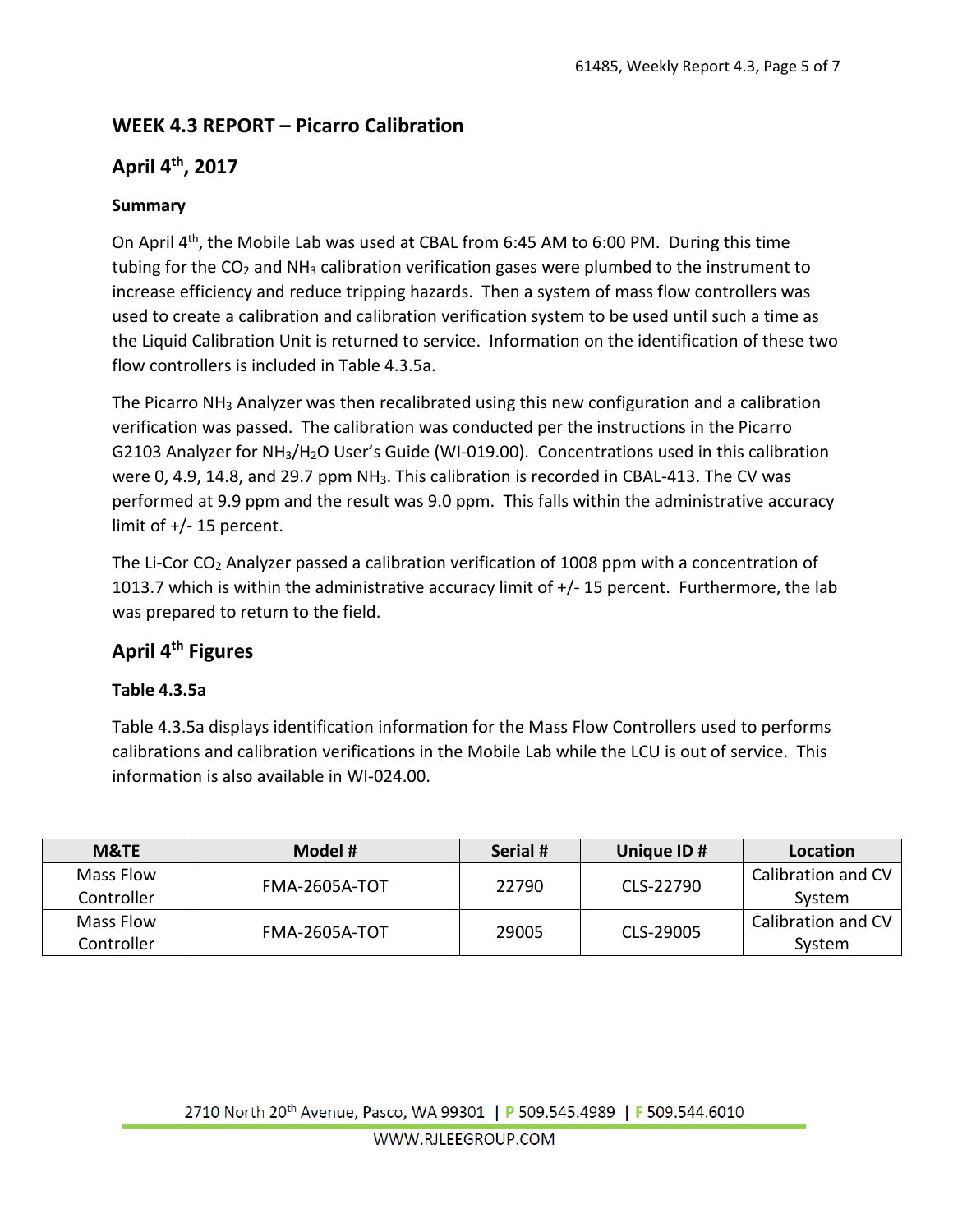### **WEEK 4.3 REPORT – Appendix A**

## **March 31st, 2017**

#### **Table 4.3.Aa**

Table 4.3.Aa lists compounds analyzed via GC-MS. Also displayed are the relative retention times of each compound to both benzene and 4-bromofluorobenzene. This information will be used to more accurately identify compounds measured via the GC-PTR-MS system.

| <b>Compounds</b>        | <b>RT</b> Benzene | RT 4-Bromofluorobenzene |
|-------------------------|-------------------|-------------------------|
| Benzene                 | 1.0000            | 0.5741                  |
| 4-Bromofluorobenzene    | 1.7419            | 1.0000                  |
| Toluene                 | 1.2995            | 0.7460                  |
| Methylvinylketone       | 0.8385            | 0.4814                  |
| 2,3-Dihydrofuran        | 0.7571            | 0.4347                  |
| Methyl Acrylate         | 0.8755            | 0.5026                  |
| Furan                   | 0.5687            | 0.3265                  |
| Methyl Acetate          | 0.6523            | 0.3751                  |
| <b>Butyl Acetate</b>    | 1.4110            | 0.8113                  |
| <b>Ethyl Acetate</b>    | 0.8656            | 0.4977                  |
| Cyclopentane            | 0.6914            | 0.3975                  |
| Isoprene                | 0.5704            | 0.3279                  |
| 2,5-Dihydrofuran        | 0.8628            | 0.4961                  |
| 2,3 Dihydrofuran        | 0.7535            | 0.4312                  |
| 2-Methylfuran           | 0.8148            | 0.4663                  |
| 2-n, Heptylfuran        | 2.2862            | 1.3081                  |
| Cyclohexane             | 0.9597            | 0.5491                  |
| 2 Hexanone              | 1.3998            | 0.8009                  |
| Tert-Nitrobutane        | 1.3176            | 0.7531                  |
| 2-Ethyl-2-Hexenal       | 1.9405            | 1.1091                  |
| Butyronitrile           | 1.1365            | 0.6496                  |
| 2-Pentylfuran           | 1.8470            | 1.0557                  |
| Ethanol                 | 0.5289            | 0.3026                  |
| M-Xylene                | 1.5782            | 0.9030                  |
| 1,2,3-Trimethyl Benzene | 1.9730            | 1.1289                  |
| Styrene                 | 1.6517            | 0.9451                  |
| Acetonitrile            | 0.6407            | 0.3666                  |
| <b>Ethyl Acrylate</b>   | 1.1018            | 0.6304                  |
| Tetrachloroethylene     | 1.3892            | 0.7949                  |

2710 North 20<sup>th</sup> Avenue, Pasco, WA 99301 | P 509.545.4989 | F 509.544.6010